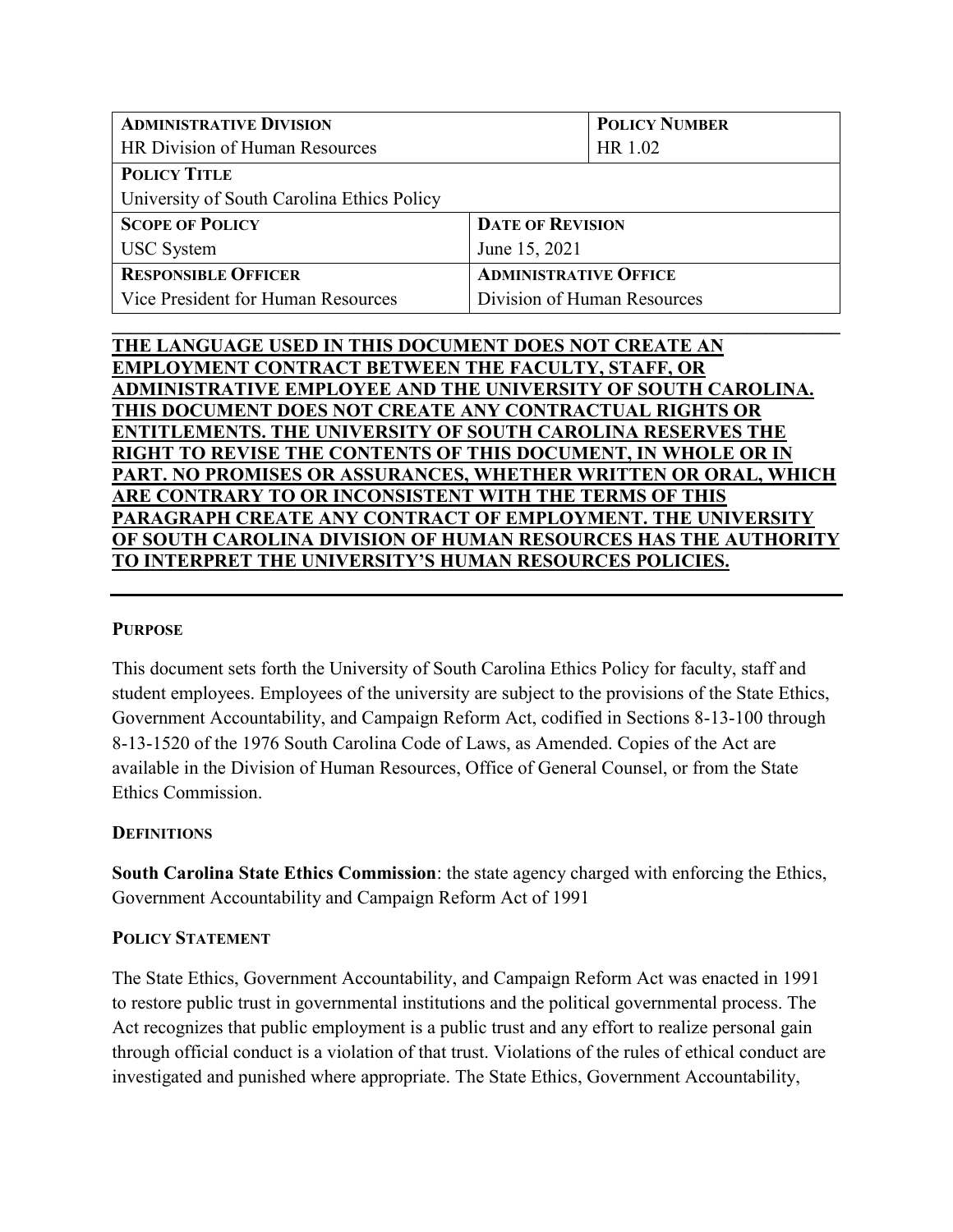and Campaign Reform Act applies to all public officials and public employees of the State and political subdivisions, with exception of members of the judiciary. The law:

- A. Provides a code of conduct to prohibit public officials and employees from being involved in certain conflicts of interest
- B. Provides for the filing of Statements of Economic Interest by certain designated public employees and public officials
- C. Provides for advisory opinions to be issued on questions involving the State Ethics, Government Accountability, and Campaign Reform Act
- D. Provides for procedures for participation by citizens in the enforcement of the law
- E. Provides for the State Ethics Commission to administer the law.

### Rules of Conduct

Employment at the University of South Carolina is a public trust and any effort to realize personal gain through official conduct is a violation of that trust. The rules of conduct, Sections 8-13-700 through 8-13-795 of the 1976 South Carolina Code of Laws, as Amended, should be consulted for specific information. The Rules of Conduct:

- A. Prohibit employees from using their official position or office to obtain an economic interest for the employee or the employee's immediate family, an individual with whom the employee is associated, or a business with which the employee is associated
- B. Prohibit employees from giving or offering, soliciting, or receiving compensation to influence the action of public officials or employees
- C. Prohibits offering, soliciting, or receiving money in addition to that received by the employee in their official capacity for advice or assistance given in the course of their regular employment
- D. Prohibits the use or disclosure of confidential information for personal financial gain
- E. Prohibits the use or disclosure of office materials, personnel, property or equipment for personal gain or private economic benefit
- F. Prohibits employees from membership on or employment by a regulatory commission or agency that regulates any business with which the employee is associated
- G. Provides for actions to be taken by employees where a decision would affect the employee's personal financial interest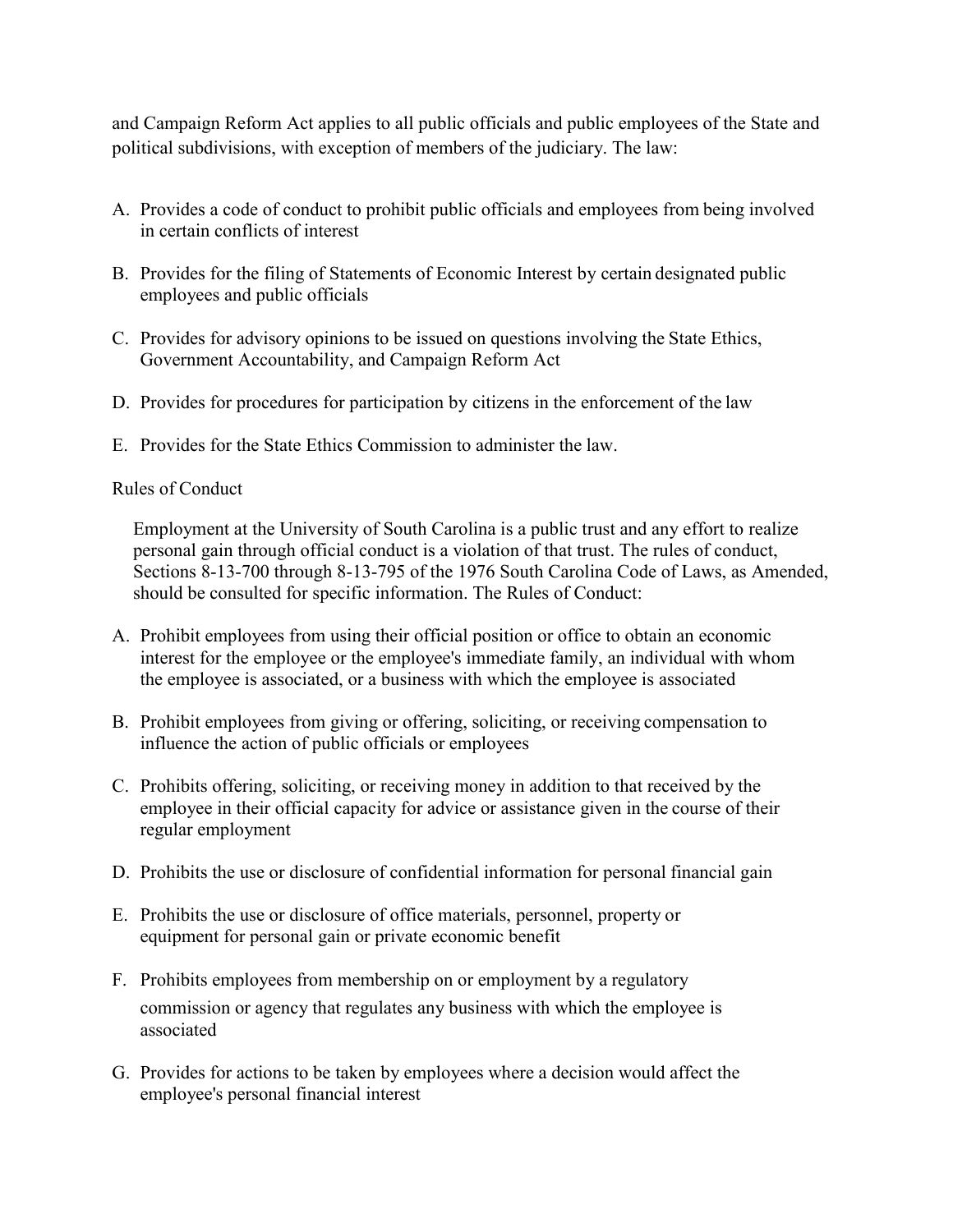- H. Prohibits employees from appearing before certain regulatory commissions
- I. Calls attention to breaches of ethical standards.

## Penalties

Violation of the State Ethics, Government Accountability, and Campaign Reform Act is punishable by a fine up to \$10,000, up to 20 years imprisonment, or both. In addition to disciplinary action which may be taken by the university, the State Ethics Commission may recommend administrative or disciplinary action, impose oral or written warnings or reprimands, require civil penalties, require forfeiture of anything received, or refer the matter to the Attorney General for criminal prosecution.

# Financial Disclosure Statements

The State Ethics, Government Accountability, and Campaign Reform Act requires the disclosure of Economic Interest through the filing of a Statement of Economic Interests by employees of the university in the following categories:

- A. The chief administrative official
- B. All deputy administrative officials
- C. All directors of each separate institution or facility
- D. The chief financial official
- E. The chief purchasing official.

The Statement of Economic Interest must be filed with the State Ethics Commission prior to assuming the duties of the position and prior to April 15 of each subsequent year. The State Ethics Commission is responsible for providing the necessary forms to those individuals who are required to file a Statement of Economic Interest.

The Statement of Economic Interest form provides for disclosure of:

- A. Compensation from governmental entities
- B. Interests in governmental contracts
- C. Gifts by persons with regulated business or contractual interest
- D. Income of \$500 or more from governmental entities